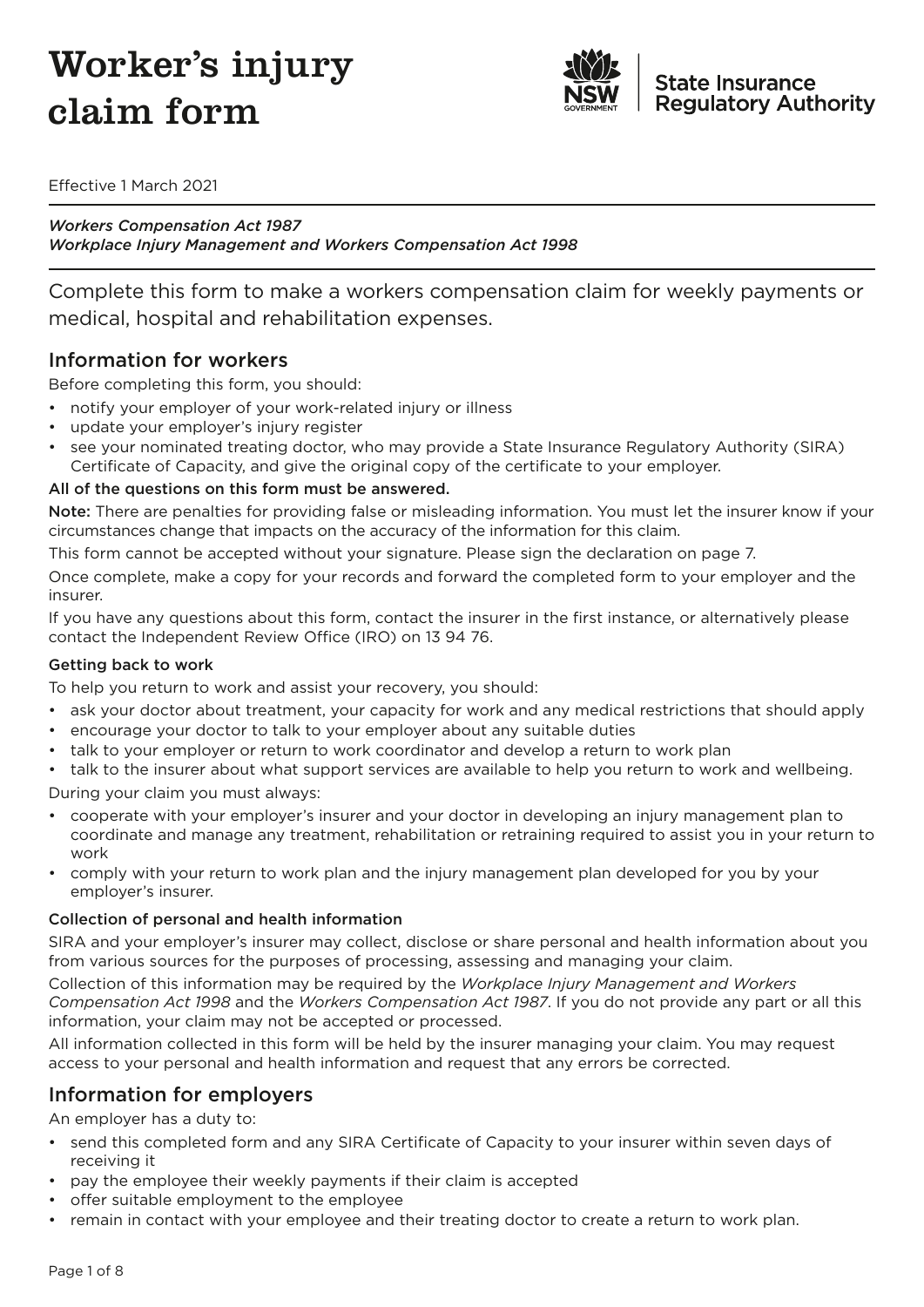If you have been unable to resolve your workers compensation enquiry or complaint with your insurer in the first instance, please contact SIRA on 13 10 50. Further information is available at [www.sira.nsw.gov.au](http://www.sira.nsw.gov.au)

Date of injury (DD/MM/YYYY) Claim number (if already known) Medicare number

(Medicare clearance is required for the management of your claim)

### Section 1: Worker's details

| 1011 1: WOLINGI B GOUGHN<br>Title                                                                   | Family name    |        |                                                       |                                                                                 |
|-----------------------------------------------------------------------------------------------------|----------------|--------|-------------------------------------------------------|---------------------------------------------------------------------------------|
|                                                                                                     |                |        |                                                       |                                                                                 |
|                                                                                                     |                |        |                                                       |                                                                                 |
| Given names                                                                                         |                |        |                                                       |                                                                                 |
|                                                                                                     |                |        |                                                       |                                                                                 |
| Other known or previous legal names, for example maiden names                                       |                |        |                                                       |                                                                                 |
|                                                                                                     |                |        |                                                       |                                                                                 |
| Date of birth (DD/MM/YYYY)                                                                          | Gender<br>Male | Female |                                                       |                                                                                 |
| Street address (include unit/street/property/Lot or DP number if applicable - must not be a PO Box) |                |        |                                                       |                                                                                 |
|                                                                                                     |                |        |                                                       |                                                                                 |
| Suburb                                                                                              |                |        | State                                                 | Postcode                                                                        |
|                                                                                                     |                |        |                                                       |                                                                                 |
| Postal address (include unit/street/property/Lot or DP/PO Box/GPO Box/Private Bag/Locked Bag)       |                |        |                                                       |                                                                                 |
|                                                                                                     |                |        |                                                       |                                                                                 |
| Suburb                                                                                              |                |        | State                                                 | Postcode                                                                        |
|                                                                                                     |                |        |                                                       |                                                                                 |
|                                                                                                     |                |        |                                                       |                                                                                 |
| Daytime contact number                                                                              | Mobile number  |        |                                                       |                                                                                 |
|                                                                                                     |                |        |                                                       |                                                                                 |
| Email                                                                                               |                |        |                                                       |                                                                                 |
|                                                                                                     |                |        |                                                       |                                                                                 |
| If you need an interpreter, what language do<br>you speak?                                          |                |        | disability? For example, hearing or vision impairment | Do you have special communication needs because of                              |
|                                                                                                     |                |        |                                                       |                                                                                 |
| These questions are required for NSW claims (police/firefighter/paramedic only)                     |                |        |                                                       |                                                                                 |
| Do you support a partner?                                                                           |                |        |                                                       | If yes, what were their average gross weekly earnings in the past three months? |
| Yes<br>No                                                                                           |                |        |                                                       |                                                                                 |
| Do you support any children under the age of 18, or full-time students?                             |                |        |                                                       |                                                                                 |
| Yes<br>No                                                                                           |                |        |                                                       |                                                                                 |
| If yes, please provide the date of birth for each (DD/MM/YYYY)                                      |                |        |                                                       |                                                                                 |

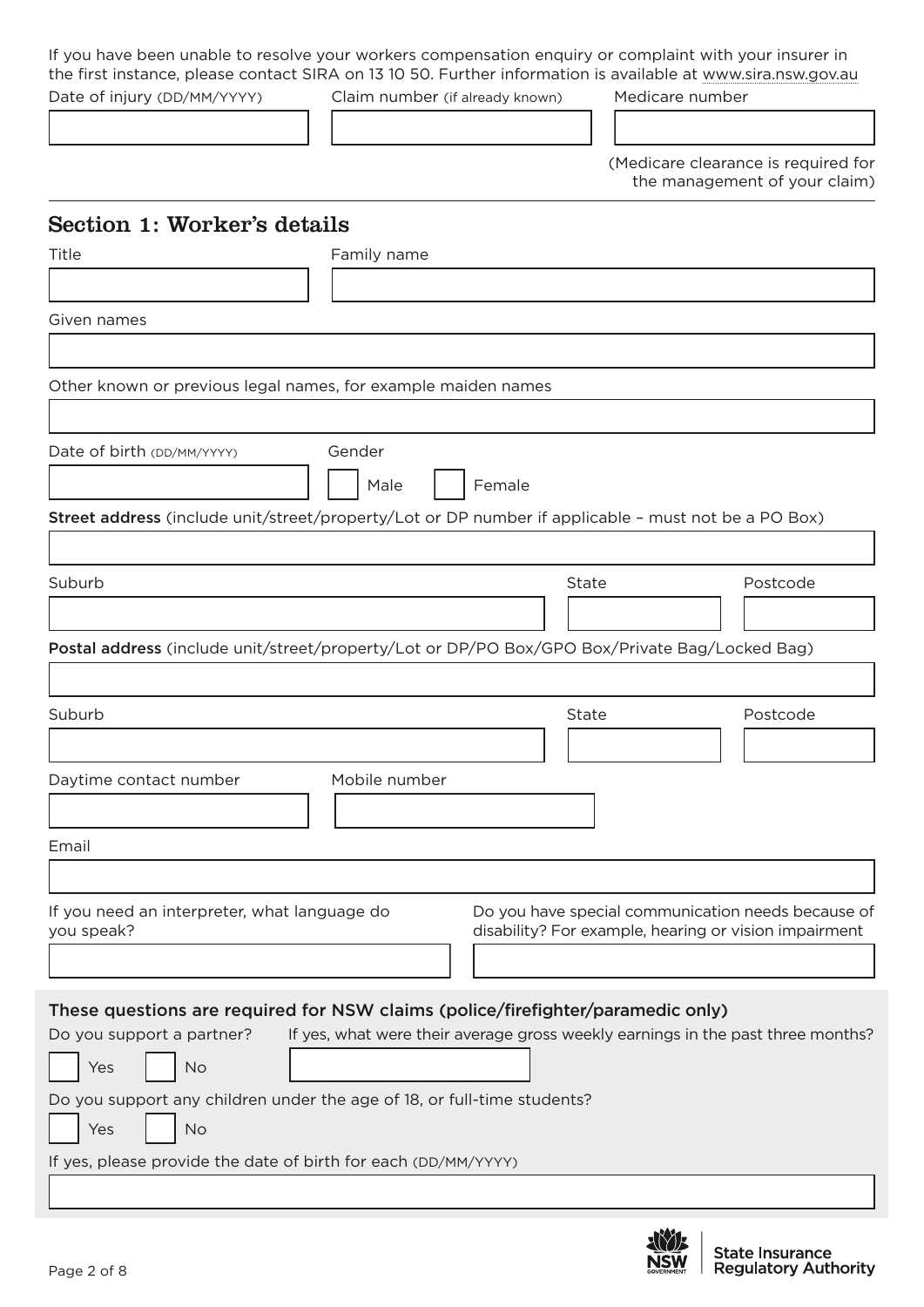### Section 2: Incident and worker's injury details

What task(s) were you doing when you were injured?

What happened and how were you injured?

What is your injury/condition, and which parts of your body are affected?

What area of the worksite were you working in when you were injured?

#### What is the street address where the incident occurred?

| State                                 |
|---------------------------------------|
|                                       |
|                                       |
|                                       |
|                                       |
| While working at your usual workplace |
| While away from work during a recess  |
| Travelling to or from work*           |
|                                       |

\*For journey claims; you may also need to complete the *Other injury claim form*.

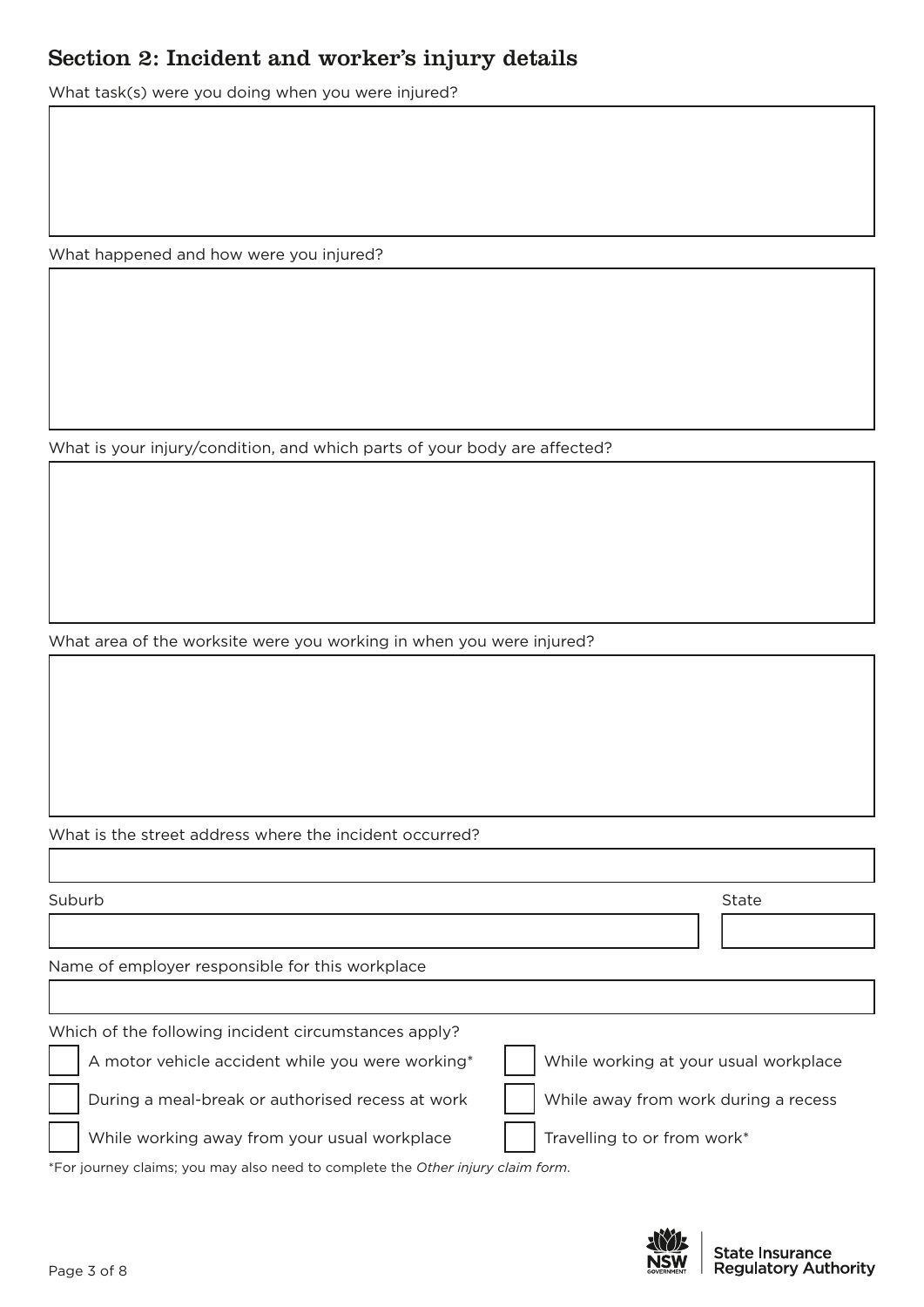#### If your injury was the result of driving or using a motor vehicle or the use of public transport, please provide the following details:

The police station the accident was reported to Г

| Registration number(s) of involved vehicles                                                                                                                                             | State |  |  |  |  |
|-----------------------------------------------------------------------------------------------------------------------------------------------------------------------------------------|-------|--|--|--|--|
|                                                                                                                                                                                         |       |  |  |  |  |
| Do you believe that your injury/condition was caused or contributed to by a third party such as a<br>manufacturer or supplier? Please give details if relevant                          |       |  |  |  |  |
|                                                                                                                                                                                         |       |  |  |  |  |
|                                                                                                                                                                                         |       |  |  |  |  |
|                                                                                                                                                                                         |       |  |  |  |  |
|                                                                                                                                                                                         |       |  |  |  |  |
|                                                                                                                                                                                         |       |  |  |  |  |
| What was the date and time the injury/condition occurred?<br>When did you first notice the injury/condition?<br>Date (DD/MM/YYYY)<br>Time (AM/PM)<br>Date (DD/MM/YYYY)                  |       |  |  |  |  |
|                                                                                                                                                                                         |       |  |  |  |  |
| When did you report the injury/condition to                                                                                                                                             |       |  |  |  |  |
| your employer?<br>If you stopped work, what was the date and time?<br>Date (DD/MM/YYYY)<br>Date (DD/MM/YYYY)<br>Time (AM/PM)                                                            |       |  |  |  |  |
|                                                                                                                                                                                         |       |  |  |  |  |
| What is the name and position of the person you reported the injury/condition to?                                                                                                       |       |  |  |  |  |
|                                                                                                                                                                                         |       |  |  |  |  |
| If you did not report the injury/condition, or there was a delay, please explain why                                                                                                    |       |  |  |  |  |
|                                                                                                                                                                                         |       |  |  |  |  |
| What are the names and daytime contact details of anyone who witnessed the incident?                                                                                                    |       |  |  |  |  |
|                                                                                                                                                                                         |       |  |  |  |  |
| Have you previously had another injury/condition or personal injury claim that relates to this injury/<br>condition? Please give details, including claim number(s) and insurer details |       |  |  |  |  |
|                                                                                                                                                                                         |       |  |  |  |  |
|                                                                                                                                                                                         |       |  |  |  |  |
|                                                                                                                                                                                         |       |  |  |  |  |
|                                                                                                                                                                                         |       |  |  |  |  |
|                                                                                                                                                                                         |       |  |  |  |  |
|                                                                                                                                                                                         |       |  |  |  |  |

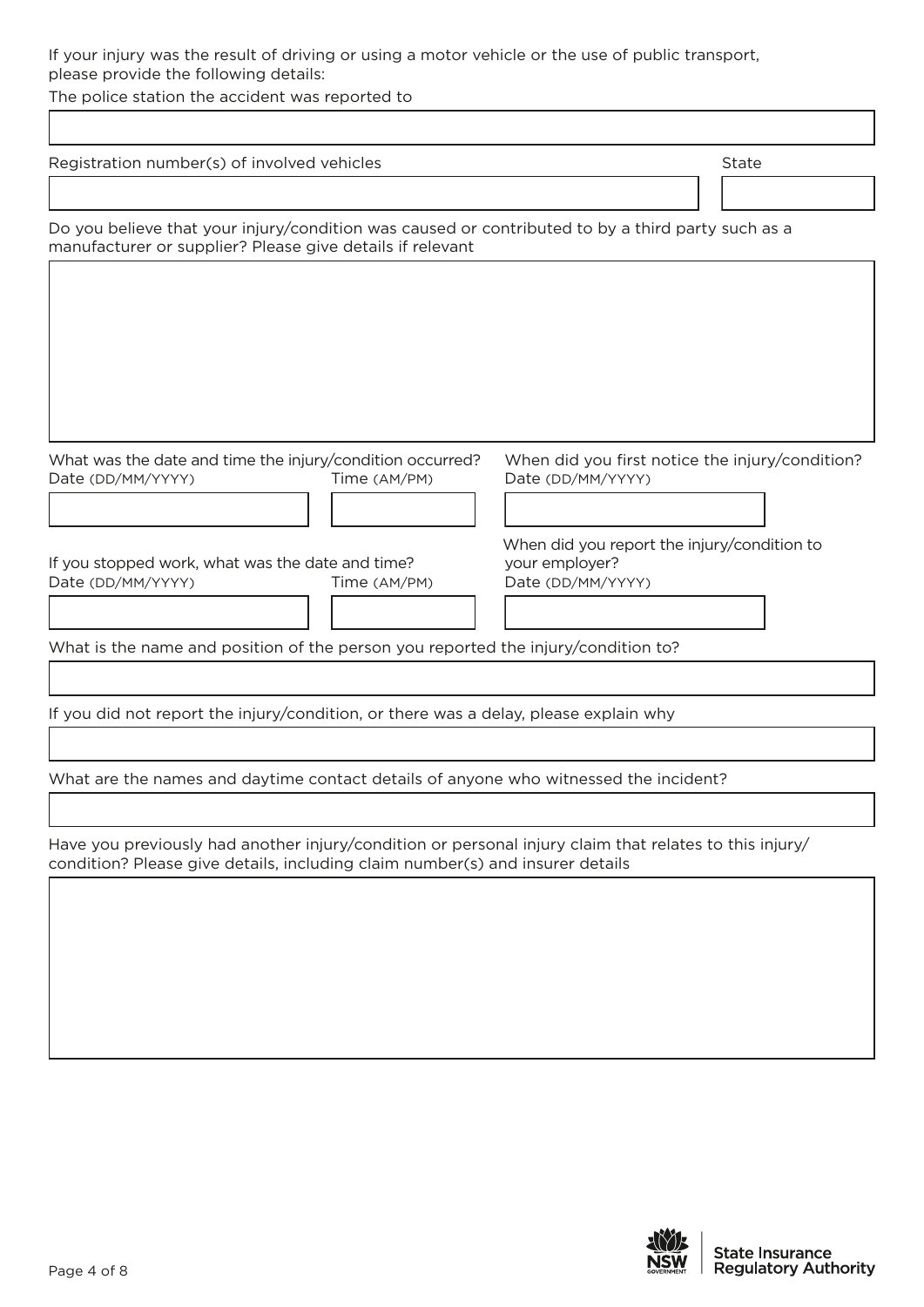# Section 3: Worker's employment details

Name of organisation paying your wages when you were injured

| Street address of your usual workplace                                                                |           |           |
|-------------------------------------------------------------------------------------------------------|-----------|-----------|
| Suburb                                                                                                | State     | Postcode  |
|                                                                                                       |           |           |
| Name and daytime contact number of employer contact (your return to work coordinator or line manager) |           |           |
| What is your usual occupation? What do you do?                                                        |           |           |
|                                                                                                       |           |           |
|                                                                                                       |           |           |
|                                                                                                       |           |           |
|                                                                                                       |           |           |
|                                                                                                       |           |           |
| Which of the following apply to you? (Please tick all relevant boxes)                                 |           |           |
| Full-time<br>Part-time<br>Apprentice                                                                  | Volunteer | Contract  |
| Contractor<br><b>Trainee</b><br>Agency worker                                                         | Permanent | Temporary |
| Seasonal<br>Jockey<br>Casual                                                                          | Student   | Other     |
|                                                                                                       |           |           |
| When did you start working for this employer? (DD/MM/YYYY)                                            |           |           |
|                                                                                                       |           |           |
| Please indicate if any of the following apply to you:                                                 |           |           |
| A director of my employer's company<br>Yes                                                            | No        |           |
| A partner in my employer's company<br>Yes                                                             | No        |           |
| A sole trader<br>Yes                                                                                  | No        |           |
| A relative of my employer<br>Yes                                                                      | No        |           |
| Did you have any other employment at the time you were injured? Please provide or attach the names of |           |           |
| any other employers and their contact details, and any relevant wage or payment records               |           |           |
|                                                                                                       |           |           |

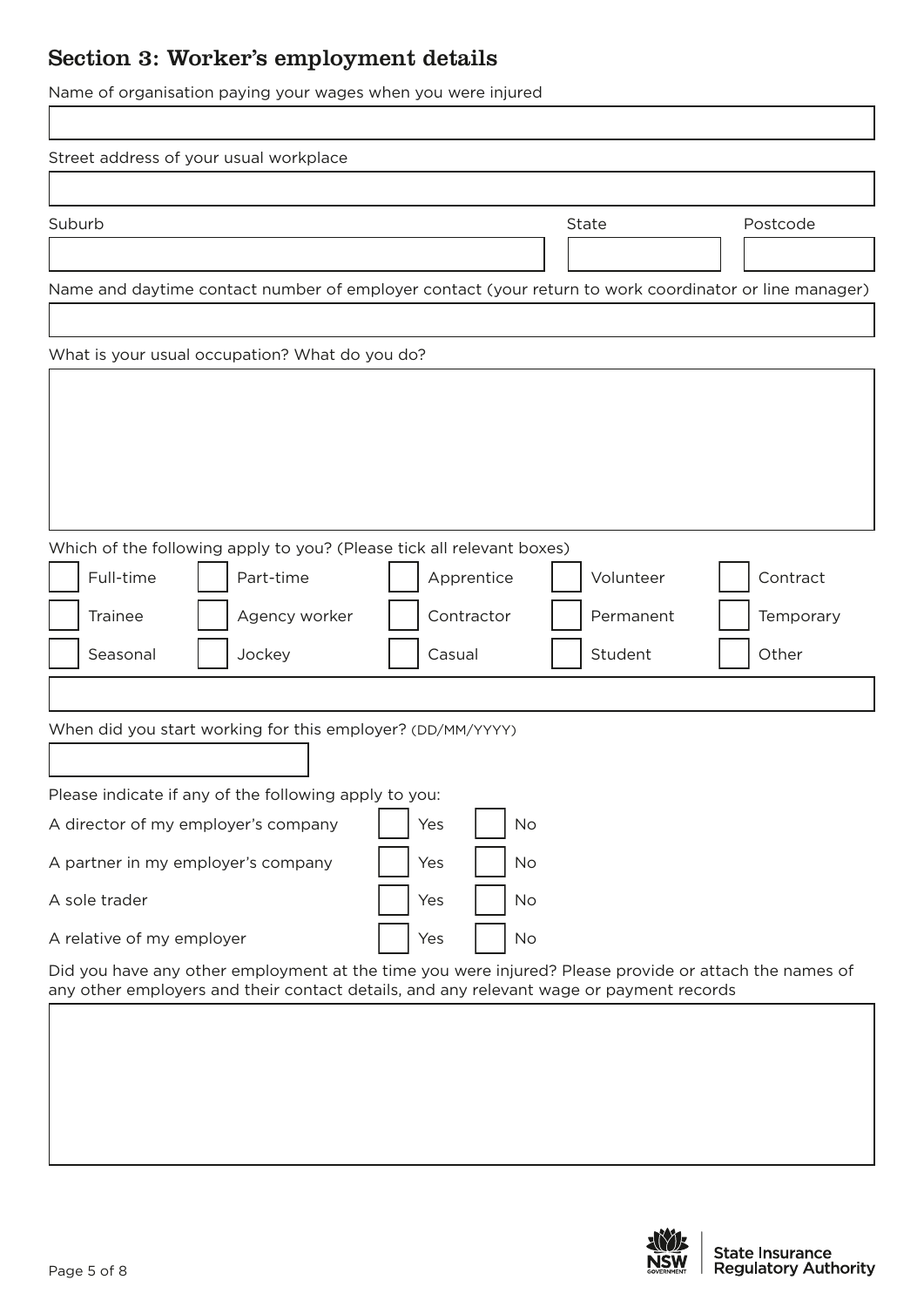### Section 4: Worker's primary earning details

For NSW, the *Calculating pre-injury average weekly earnings (PIAWE) form* should be completed. Please complete either the PIAWE form (if not already completed) or this section if you wish to claim for weekly payments as a result of your workplace injury.

| Exclude overtime                                              | How many standard hours did you work each week before being injured?                                         | Hours |
|---------------------------------------------------------------|--------------------------------------------------------------------------------------------------------------|-------|
|                                                               | What was your usual pre-tax hourly rate? * Exclude overtime and shift allowances                             | \$    |
| shift allowances                                              | What were your usual pre-tax weekly earnings? * Exclude overtime and                                         | \$    |
| * Please provide copies of any recent payslips (if available) |                                                                                                              |       |
| Please provide details<br>of any overtime or<br>shift work    | Weekly shift allowance                                                                                       | \$    |
|                                                               | Weekly overtime<br>Hours                                                                                     | \$    |
|                                                               | Section 5: Treatment and return to work details                                                              |       |
| Who is your nominated treating doctor?                        |                                                                                                              |       |
| Name                                                          |                                                                                                              | Phone |
|                                                               |                                                                                                              |       |
| or hospitals) that have treated your injury                   | Please provide the name, clinic or hospital, and contact details of any medical providers (including clinics |       |
|                                                               |                                                                                                              |       |

If you have returned to work with your employer, what was the date? (DD/MM/YYYY)

What duties are you doing? The Many How many hours are you working?

Full | Suitable/modified

Have you returned to work with a new employer? Please provide the name and contact details of the new employer

If you have not returned to work, do you think that there are any issues that would delay or prevent you from returning to work?

When did/will you give your employer this claim form? (DD/MM/YYYY)

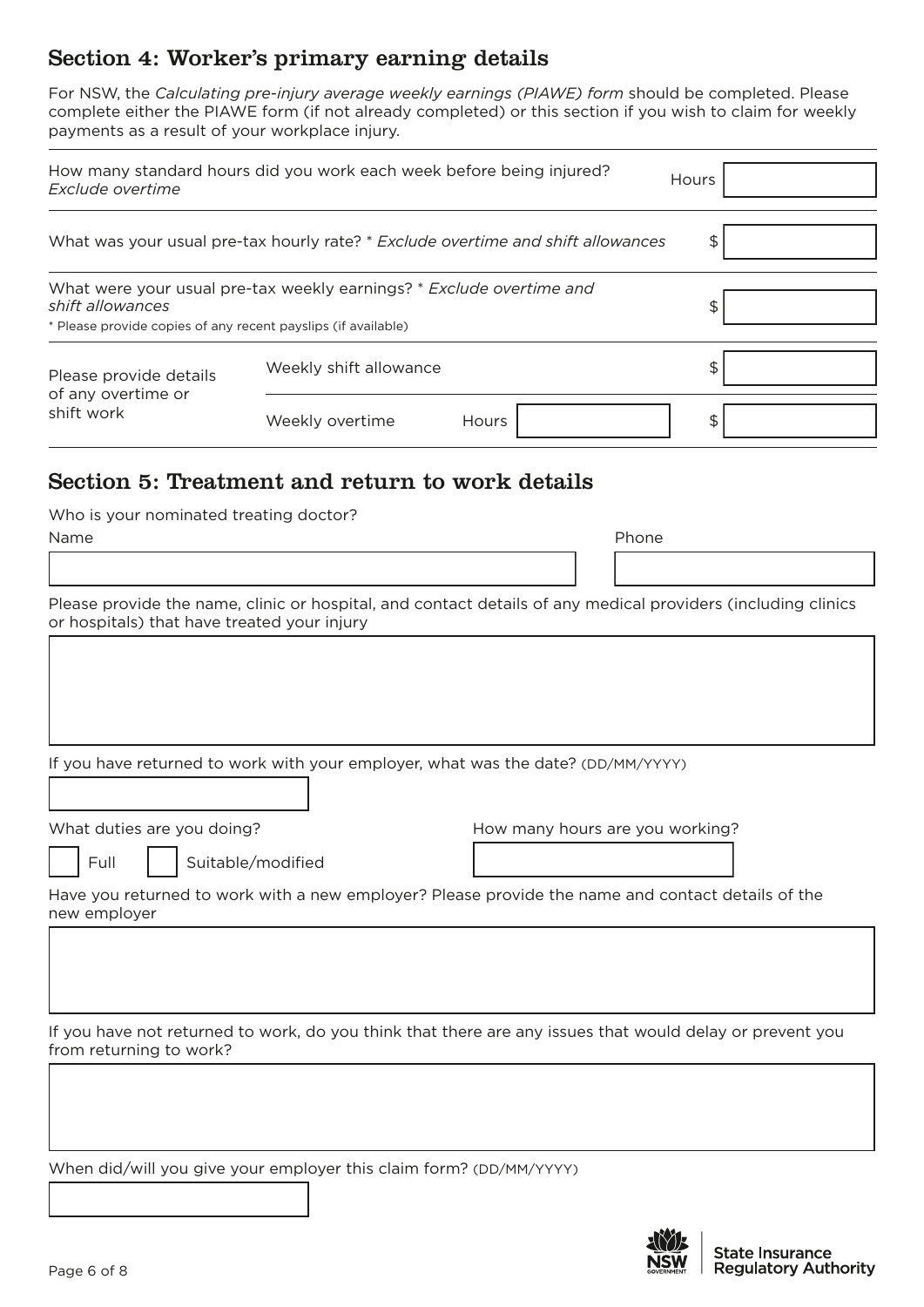How did/will you give this claim form to your employer?

Hand delivery  $\|\cdot\|$  By post

When did/will you give your employer the first State Insurance Regulatory Authority (SIRA) Certificate of Capacity?

### Section 6: Authority to release medical information and worker's declaration

I have read the information provided in this form. I declare that the information that I have supplied in this form, and any attachments to this form, is true and correct to the best of my knowledge. I understand that the making of a false or misleading claim or false and misleading statement in support of the claim is punishable by law and that I may be prosecuted.

I authorise and consent to any person who provides a medical or hospital service to me in connection with an injury/condition to which this claim relates to provide upon request by SIRA or my insurer/claims agent, any information regarding the service relevant to the claim. I understand that my authority has effect for the duration of this claim.

#### This declaration must be signed

I authorise and consent to the collection, disclosure and use of any personal and health information in connection with an injury/condition to which the claim relates by SIRA, my employer or insurer/ claims agent to each other, or to any person who provides a medical service or hospital service to me in connection with an injury/condition to which this claim relates.

I understand that if this claim results in my receiving weekly compensation payments, I am required to notify whomever is paying my benefits if I commence employment with some other person or in my own business, or of any change in my employment that affects my earnings, and that failure to do so is an offence.

Worker's signature and the Date (DD/MM/YYYY)

### Section 7: Employer details

When did the employer first receive the worker's completed claim form? (DD/MM/YYYY)

When did the employer first receive the worker's certificate? (DD/MM/YYYY)

Estimated cost of claim to date How Many days have been lost?

\$ days hours

Employer's signature and the Date (DD/MM/YYYY)

Name

Position **Telephone** 

Employer's policy number